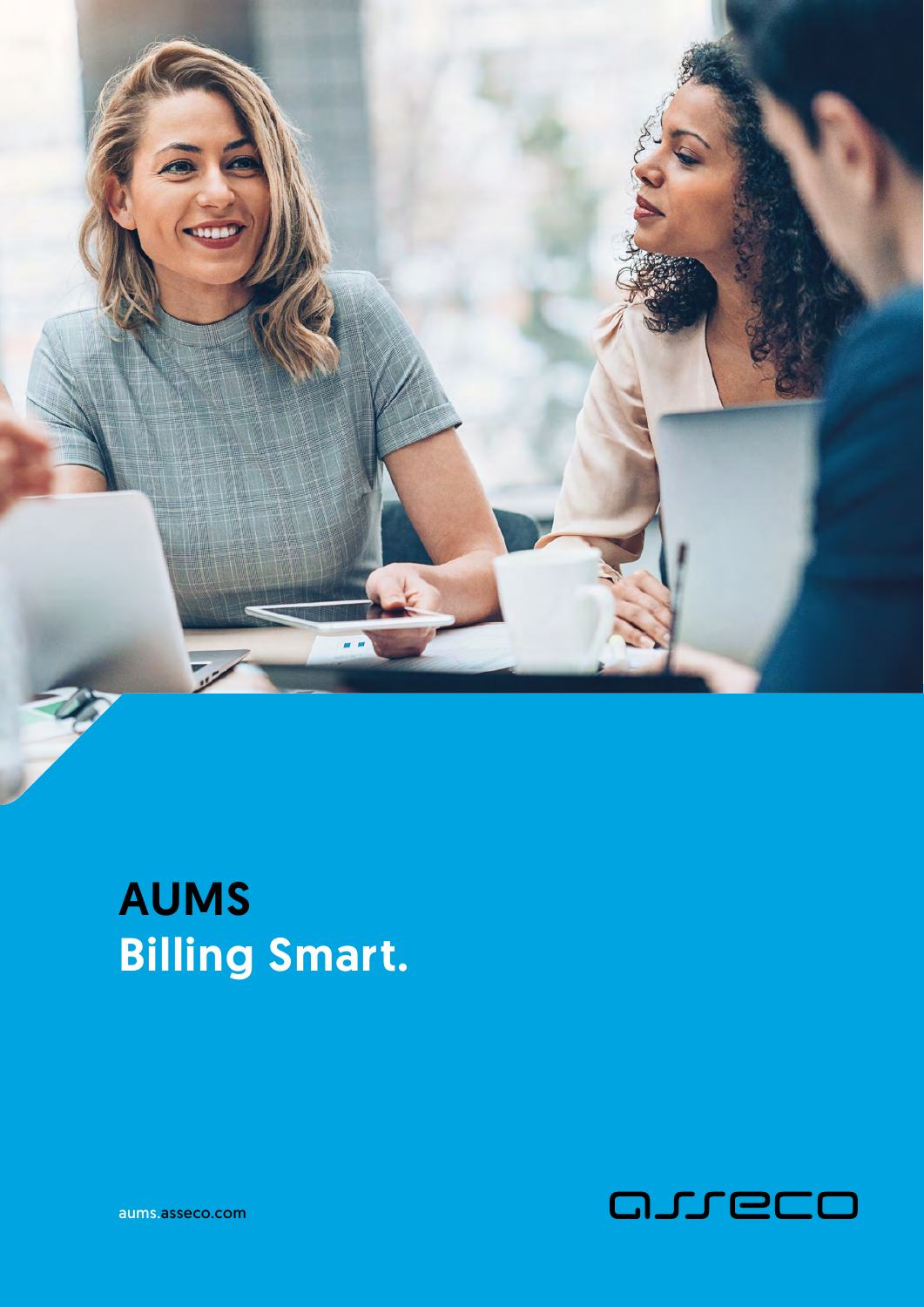# AUMS Billing Smart.

AUMS Billing Smart allows cyclical and mass sales of goods and services.

The solution is addressed to enterprises which bill their customers cyclically. It can also be integrated as an additional module with higher versions of AUMS Billing responsible for invoicing goods and services. For example the system can handle billing for:

- cable and satelite television subscription fees
- med care subscription fees
- monthly parking fees
- newspaper subscription fees
- etc.

• school fees

The above services may also be included as an element of convergent sales and issued on a single invoice together with electricity and/or natural gas billing. This simple and flexible billing configuration tool minimizes Time to Market as the implementation of new products or services requires no programming work.

AUMS Billing Smart is based on the market proven AUMS family portfolio. Owing to this, the solution offers AUMS Billing and CIS quality together with ease of configuration of billing of new goods and services. The solution is offered in SaaS model. In case of larger installations Asseco offers an on-premise implementation model.

### Key benefits.

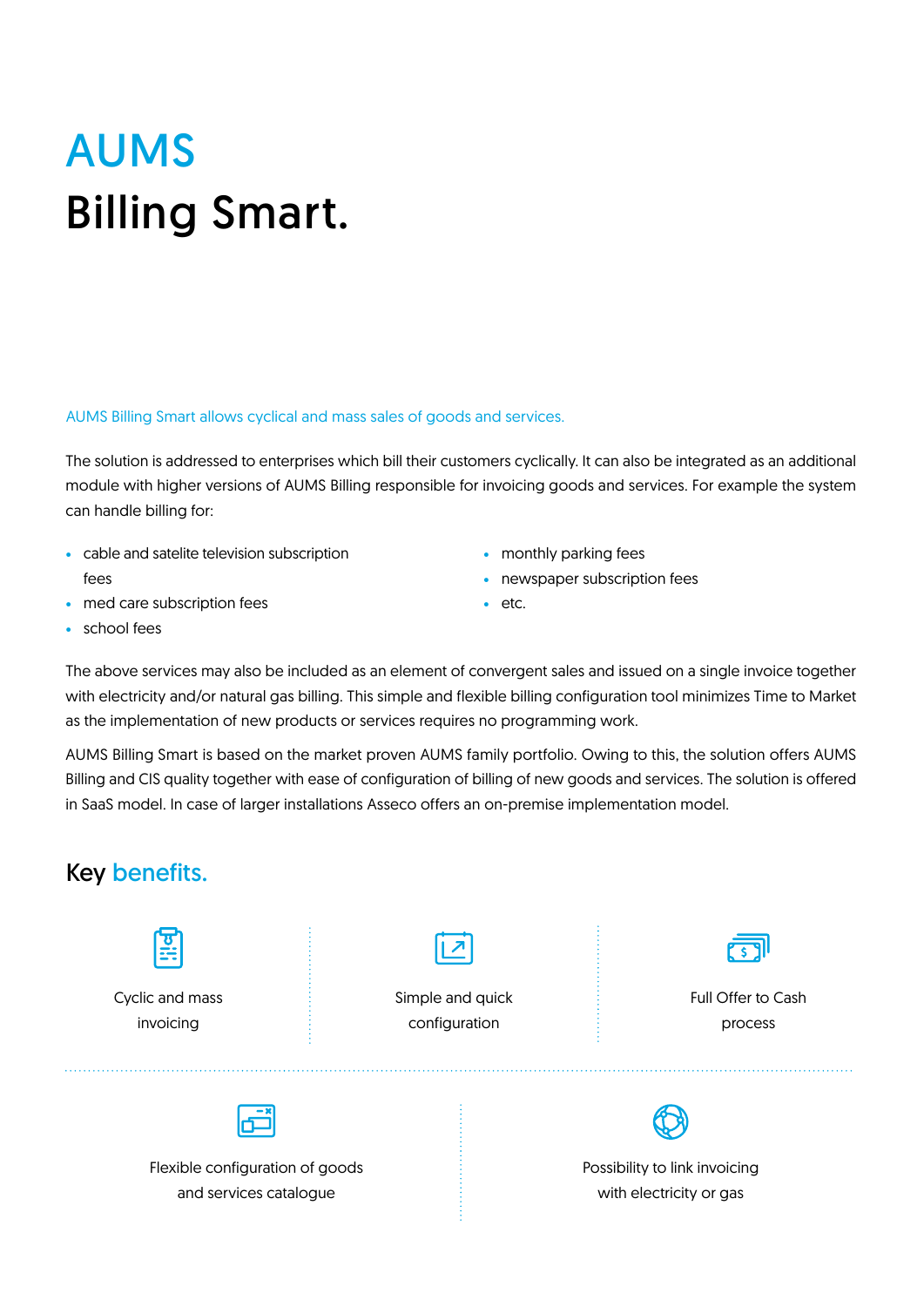### Key system functionalities.

- flexible and quick configuration of new goods and services
- manual invoicing
- cyclic and mass invoicing of subscription services
- financial services
- sub-ledger
- debt collection
- sales and tax reports
- architecture solutions open for further expansion
- possibility of billing based on data transferred from external systems

#### Financial service:

- Settlements
- Payments
- Direct debit
- Confirmation of balance

#### Accounting and reporting:

- Sub-ledger
- Financial reports
- Tax reports

## Installment sales:

- Establishment of installment plan
- Independent installments

• Installments included in the invoice

#### Debt collection:

- Debt collection process
- Debt collection search
- Debt collection documents



AUMS Billing Smart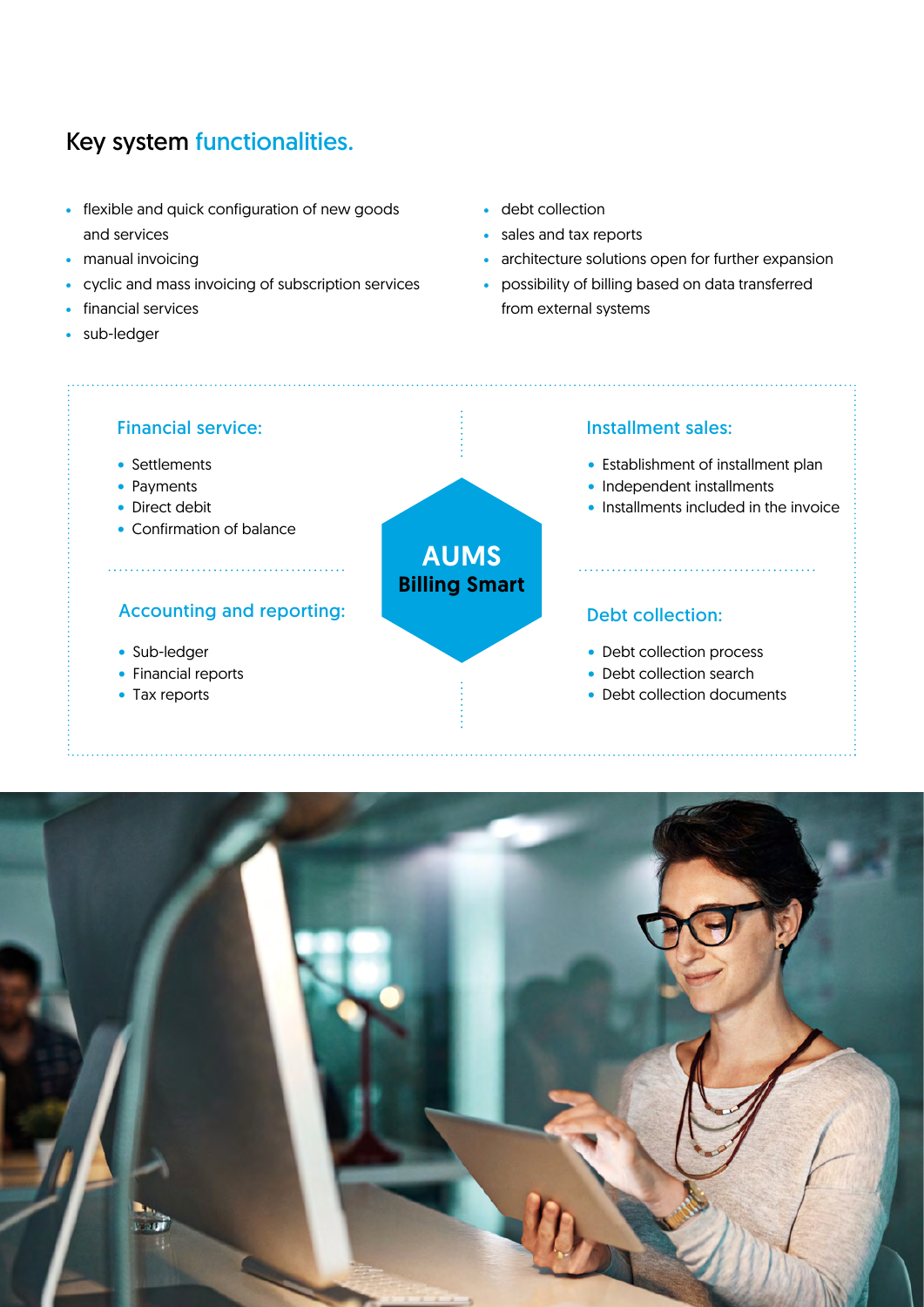#### Cyclic and mass invoicing.

To bill a new product or service start by defining the new product. During the product configuration it is also possible to perform configuration for tax obligation. Prepared products are used for offers, where they are priced. Ready offers allow to issue a manual invoice, or to prepare a contract that will enable automatic mass and cyclic invoicing.



#### Time to Market minimization.

Thanks to the flexible configuration mechanism of goods and services, it is possible to launch the billing of a new product in less than 1 hour from time of submitting the quidelines to system administrators. Implementation of new products or services invoicing is possible without any programming needed.



#### Offer to Cash process.

The AUMS Billing Smart system offers full support of the entire process of customer service and invoicing from the preparation of products and offers, including signing of a contract, invoicing and financial services as well as reporting and debt collection.

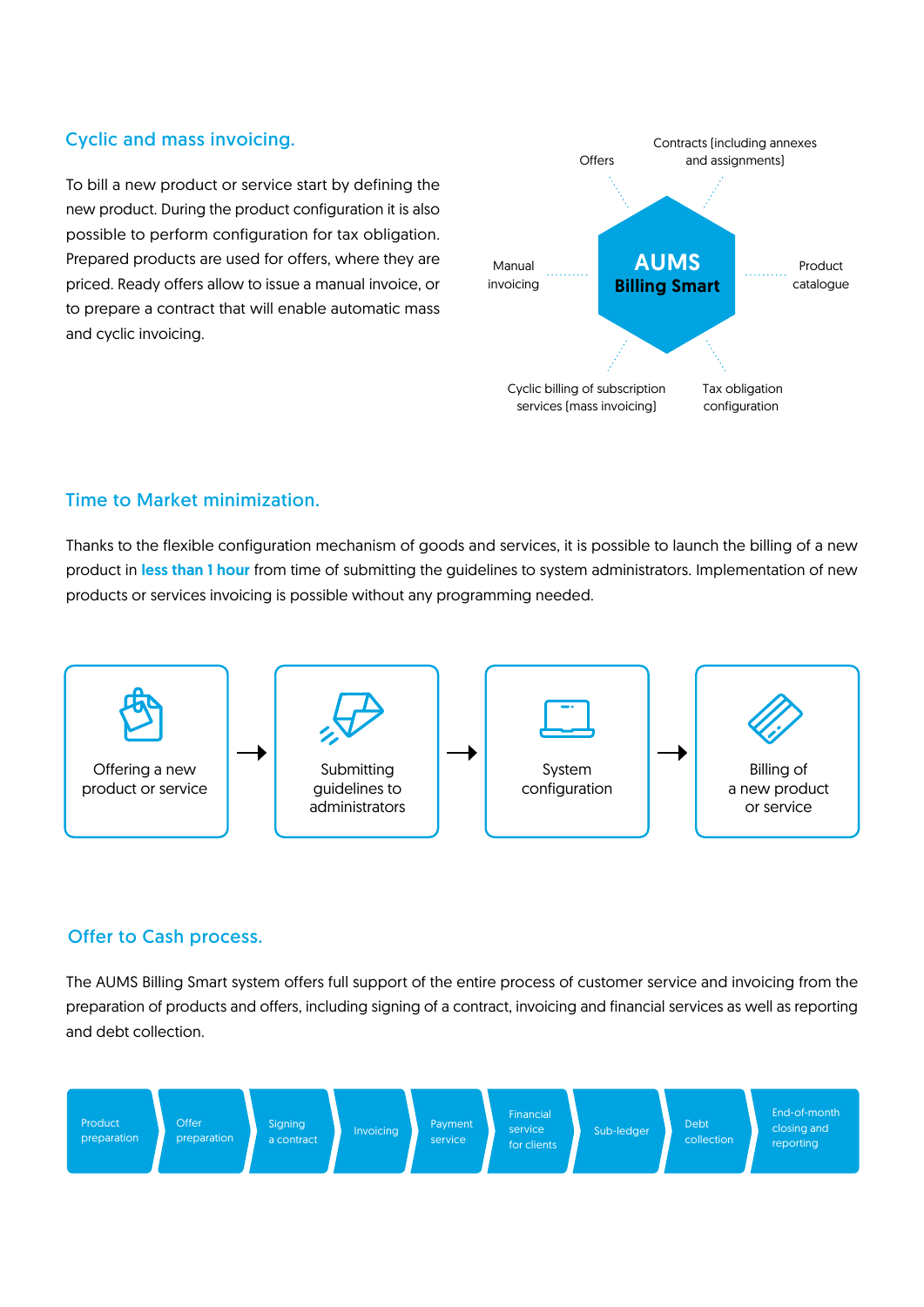#### The possibility of convergent invoicing with electricity and/or gas fuel.



## AUMS Billing portfolio.